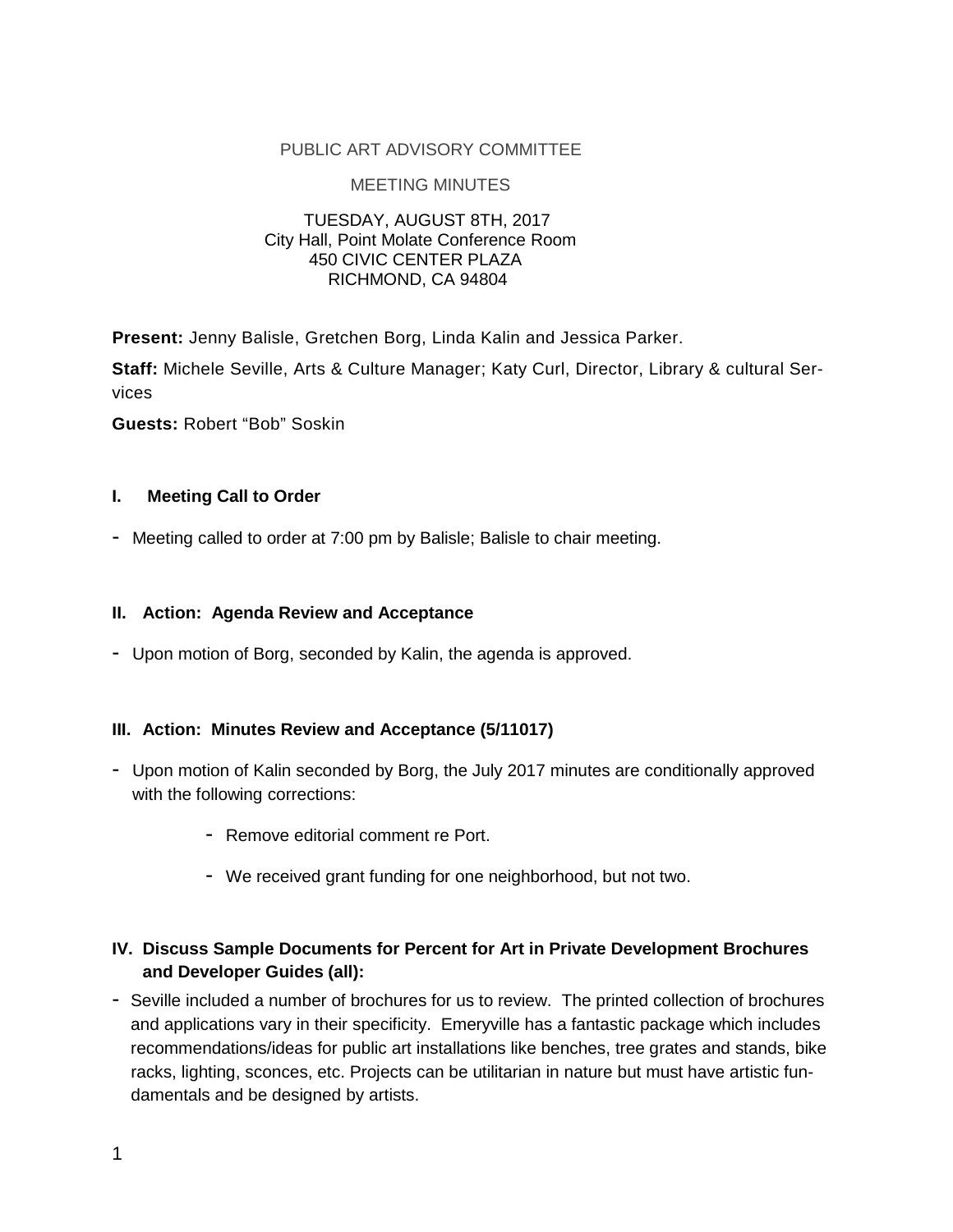- The Philadelphia sample was also highlighted by PAAC members because this is where the percent for art program was first initiated; the "heart of percent for art."
- PAAC members must help create documents that can communicate clearly what the expectations are and how to work on public art projects. We need to make things as easy as possible and as clear as possible for developers and potential collaborators.
- Next steps:
	- 1. Seville would like PAAC members to create guidelines for developers.
	- 2. We have to come up with a list of documents and include web/mobile accessibility.
	- 3. Staff should meet with the City Planning Department sooner than later.
	- 4. Seville suggests that we read the material send notes. Include the whole list and send feedback before August 22. We should also plan to look at Santa Cruz and Santa Monica to see what their public art guidelines are like.
	- 5. We also need to include policies and procedures; Seville will contact Dayna and see her updates.

## **V. Update on Unity Park/Greenway Art Finalists (Staff/Parker):**

- Seville reported on the seven members of the Selection Panel; most did not have a background in art. Friends of the Richmond Greenway and other business and non-profit representatives participated and reported having a great experience.
- Both sculpture proposals were selected because there were two applicants: Richard Muro and Archie Held. Richard is working at Scientific Art Studio and has experience with POGO Park totem installations and fencing. Archie has his own sculpture studio off of the greenway, and was the designer of the fountain and sculpture in Civic Center Plaza. Michele showed the sculpture concepts and described some of the details. At Unity Park on the Greenway there will be a cafe, benches, bathrooms, plaza and basketball court. Marcia Vallier Design Associates will come and do a presentation on Unity Park in the future so we can see what's in the works.
- Seville walked us through the four mural project submissions. The artists were Lauren Ari, Rebeca Garcia-Gonzalez, Seren Moran, and Ross Holzman of Create Peace Projects. Each artist had very different concepts. Of these four artists, the two that were selected by the panel were Rebeca Garcia-Gonzalez and Seren Moran.
- Kalin mentioned that having two different mural concepts would be interesting; Parker agreed.

## **VI. Review of Moody Underpass Public Art Ideas (All):**

- An RFP needs to be created and submitted for the public art opportunity at the overpass site. Seville will contact the developer to see about "leftover" art ideas. Balisle visited the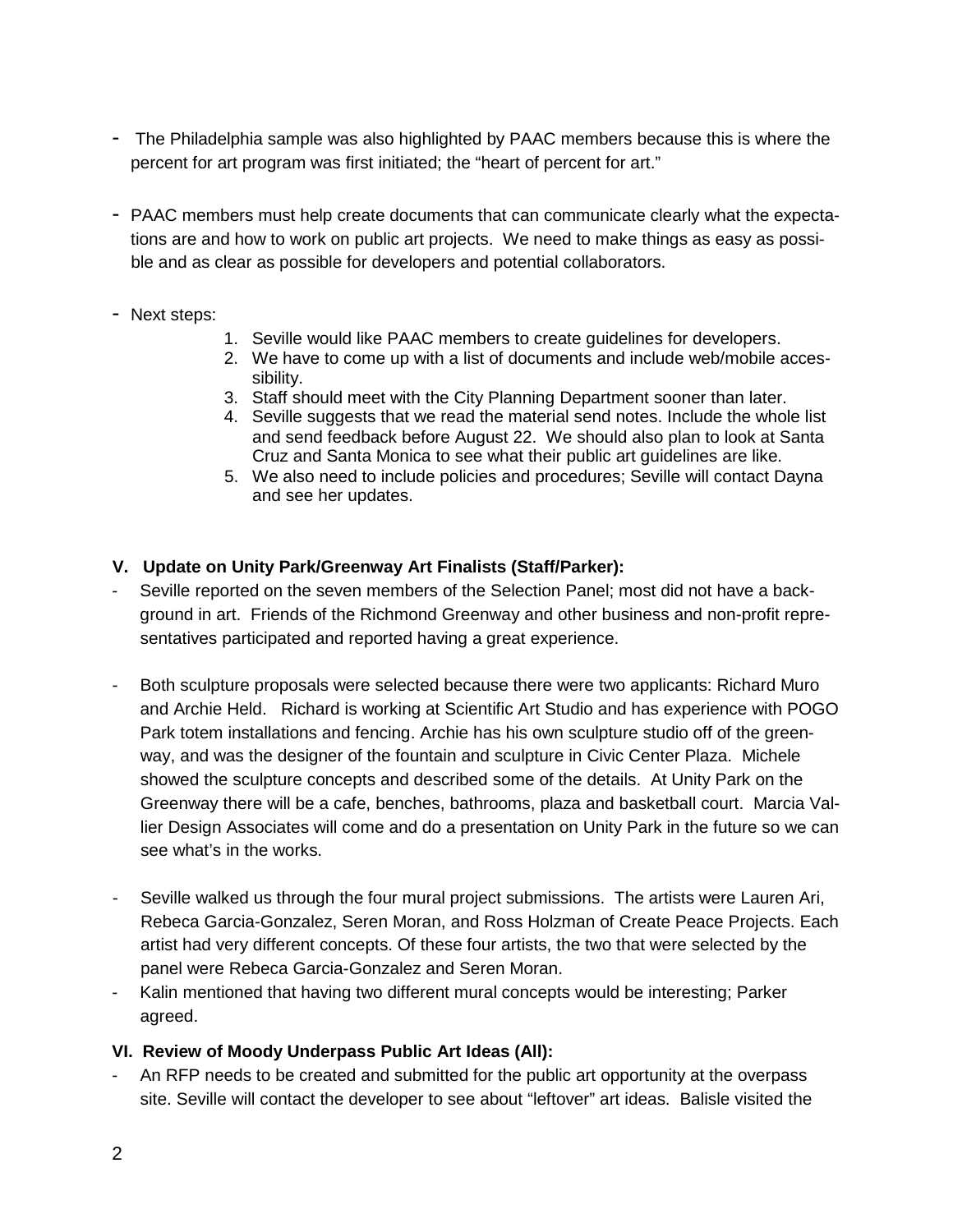Denver airport and did not recognize the propeller project but will look up the concept online and send links. Kalin mentioned that she saw a "for sale" sign nearby so it is probably not an area that should be included in the RFP. Also there is the issue of a shellmound.

Kalin spent some time thinking about an environmental concept; instead of adding ornamentation to the existing project perhaps we could add a sound element. There was a sound piece submission for another project which would have been a challenge to residents nearby. Maybe take some nature sounds or fog horn sounds; maybe wind sounds. A tribal sound piece could be cool. Borg will talk to the tribal representative and Staff will connect with the nearby developer and arrange for a visit. There is Native American public art in Emeryville that is worth checking out. PAAC members should also email artist ideas and theme ideas to Seville by the 22nd of August.

### **VII. Update on Art Sanctuary (Kalin/Balisle)**

Next steps include researching guidelines and requirements of the proposed Art Sanctuary idea being hatched by Kalin and Balisle. The key concept is that neighborhoods adopt artwork without homes. Reported feedback so far has been unequivocally positive. Curl wants the PAAC piece and/or the City piece articulated. With NPA, the percent for public art and art sanctuary, we are redefining what art means to the City of Richmond. The PAAC subcommittee members who are working on this project, plan to create guidelines and requirements first before creating contracts.

## **VIII. Staff Report (Seville)**

- Arts and Libation tourist map project hit a couple of snags: a) there will be no city money allocated to creating this project, and b) another organization already has a website that is doing something similar. Since there is no city funding, interested businesses were asked to kick in for the project and to manage it and no one seems to have resources to accomplish this.
- Eel grass sculpture photo with Michele—so cute! The Pt. Sheridan public art project is moving forward quickly; working with an LED expert from China who is one of the most brilliant LED artists in the world and he lives in Oakland. Will be working in green, beige and a little orange— camouflage inspired. The artists purchased LED panels today because in two years the cost of LED lights is supposed to increase exponentially. The lights will be programmed to reflect the movement of the tides: warm colors for low tide, and cool colors for high tide. WETA will assist the artists by doing the grading on the public art site as well as elsewhere. Everyone is excited about the sculpture; WETA is being very cooperative. There will also be a plaque describing the local eel grass habitat.